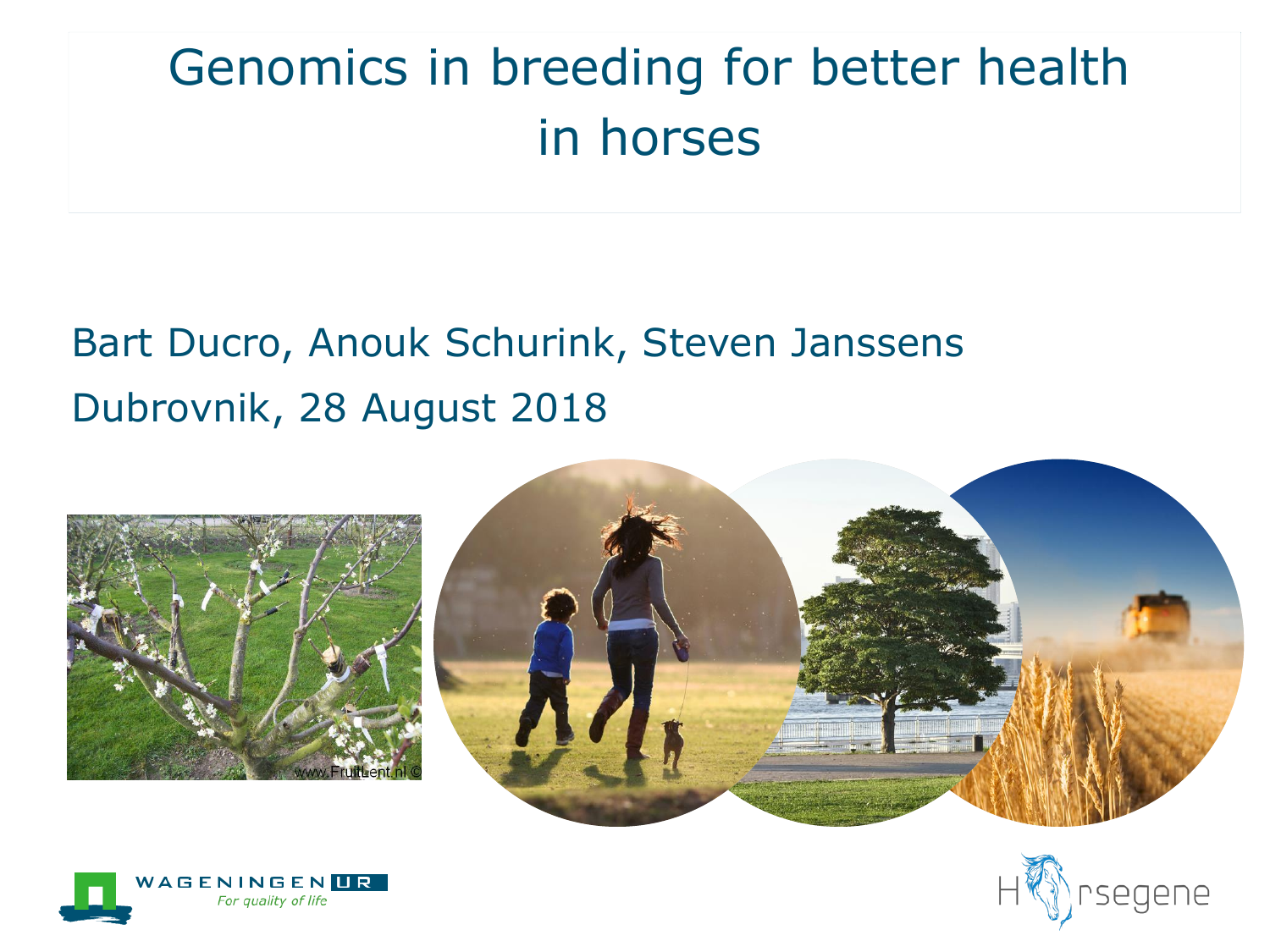## Introduction:

Breeding for better health is complex

- Recording difficult
	- expensive, subjective, challenge, late in life
- **E** Heritability low

Accurate breeding values =>progeny testing:

- −even later in life (generation interval)
- −even more costly
- −only available on stallions
- −too few progeny → small studbooks!



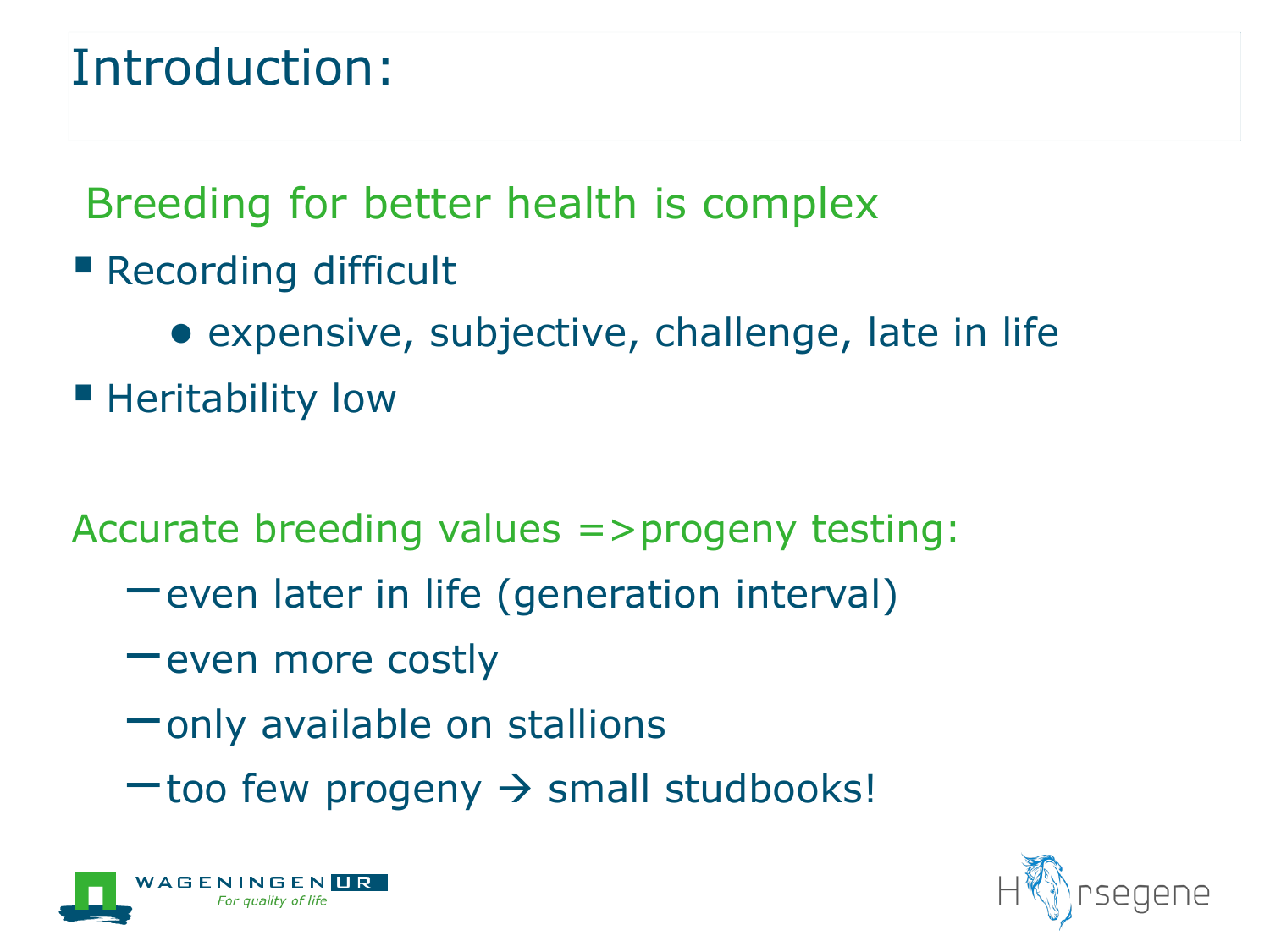# Genomics for complex traits

Genomic information useful for complex traits breeding.

- −Breeding values for all animals (incl. mares)
- −At an early age
- −Independent from phenotype

But: genomic information often not complete

#### Aim:

How can genomic information be used in breeding against complex traits?

- −varying amount of genomic information?
- −smaller studbooks?



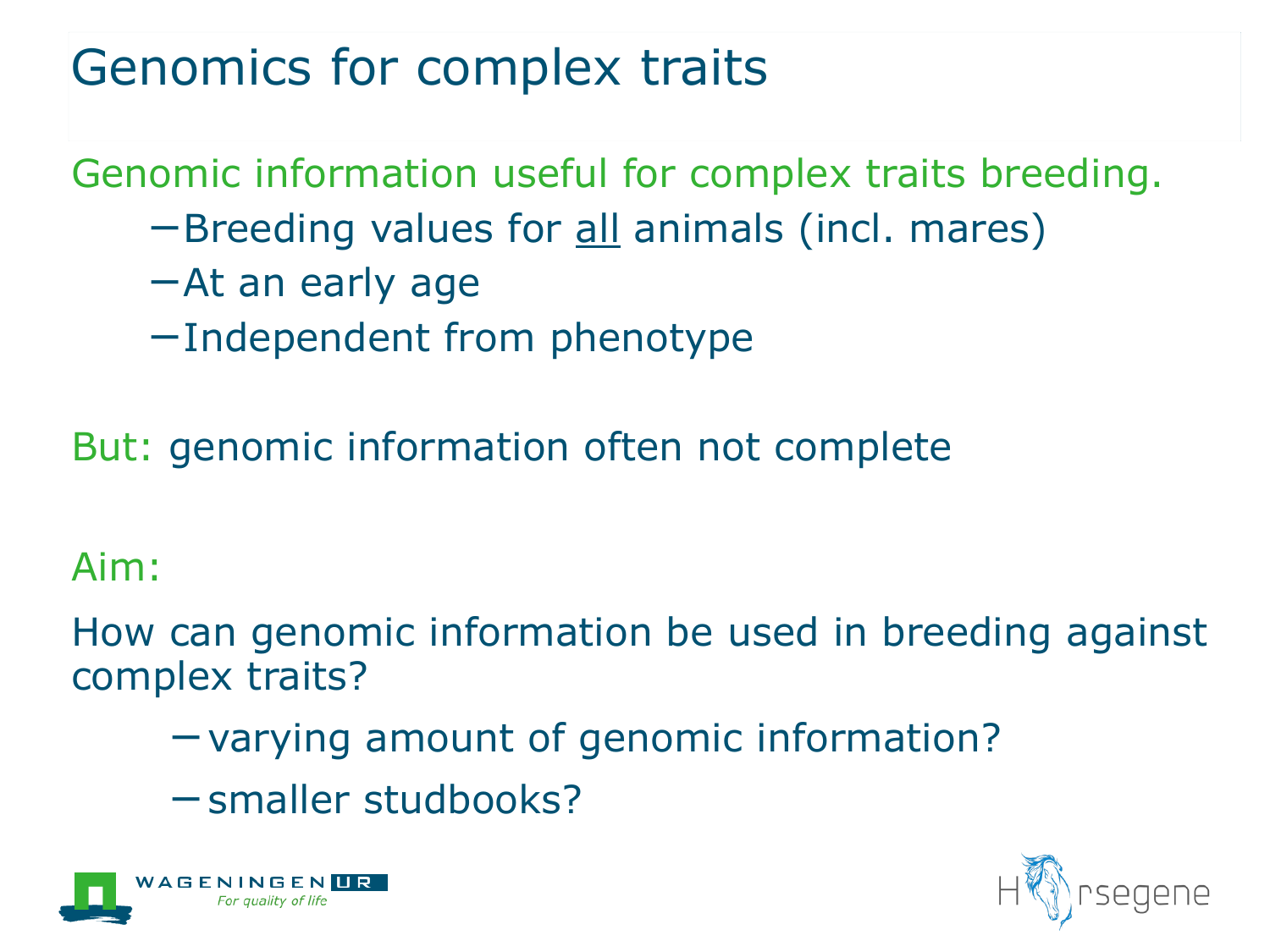# Methods: simulation of breeding program



#### Smaller studbooks

$$
-p=0.2
$$
, 0.5

−progeny testing (n=10)



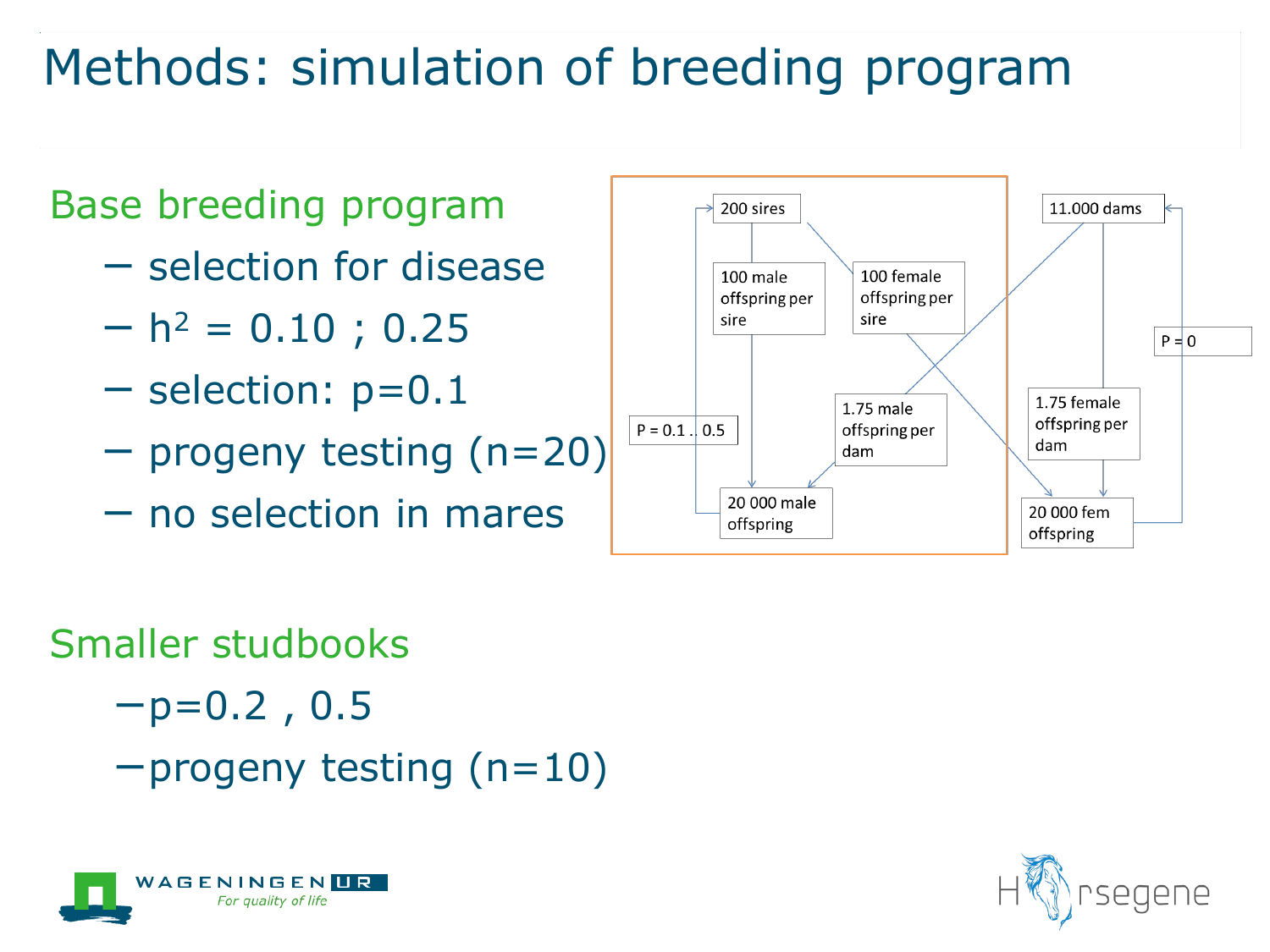## Methods: alternative scenarios

Alternatives

- − QTL info available, explaining 10 90%
- − additional selection in mares
- − pre-selection using QTL (= two-stage selection)
	- − stage1 selection on QTL
	- − stage2 progeny testing

What is the response relative to the base-scenario?



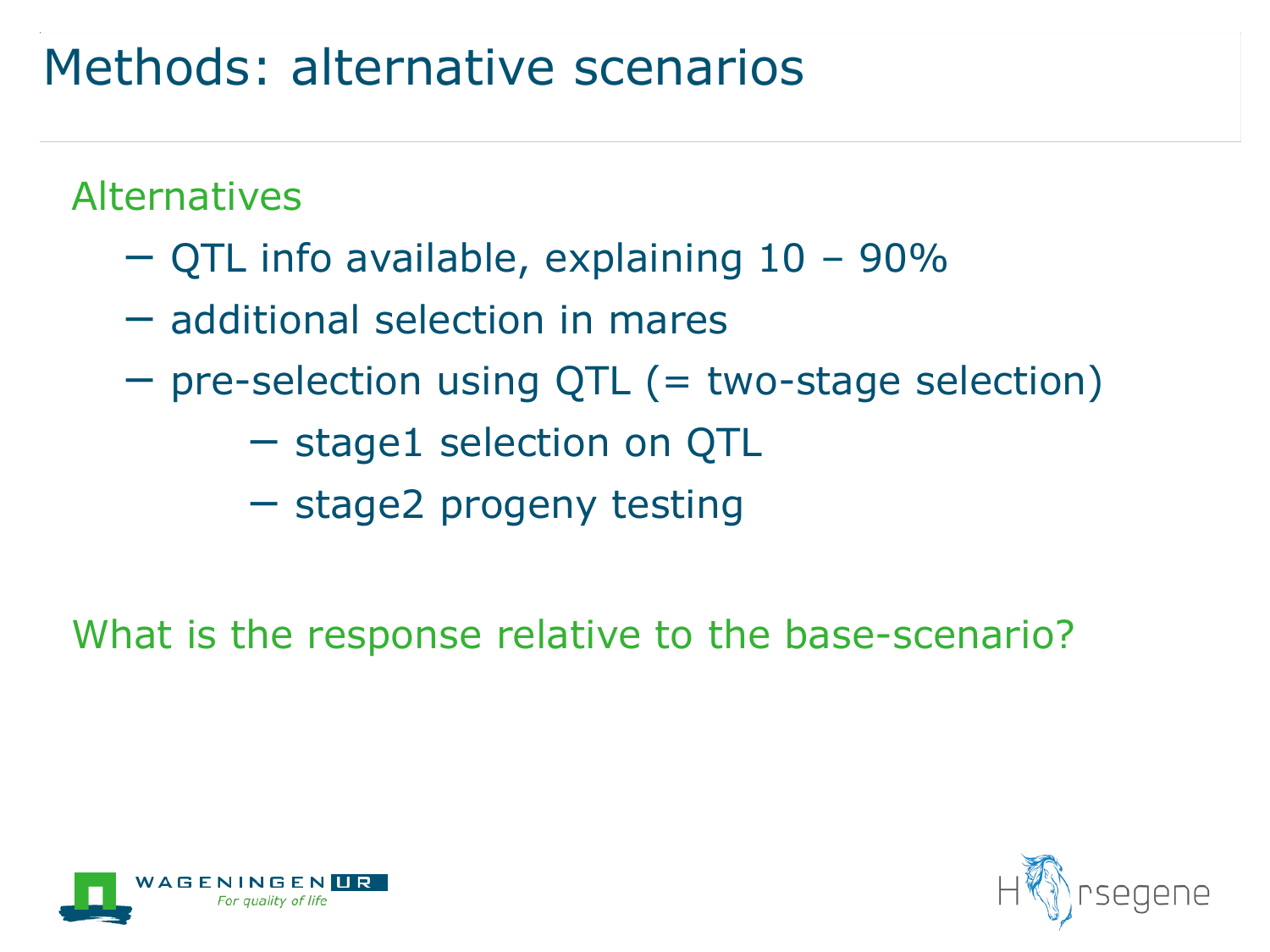## Results: Response from QTL selection

effect of %var and selection fraction ( $h^2$ =0.25 and 0.10)





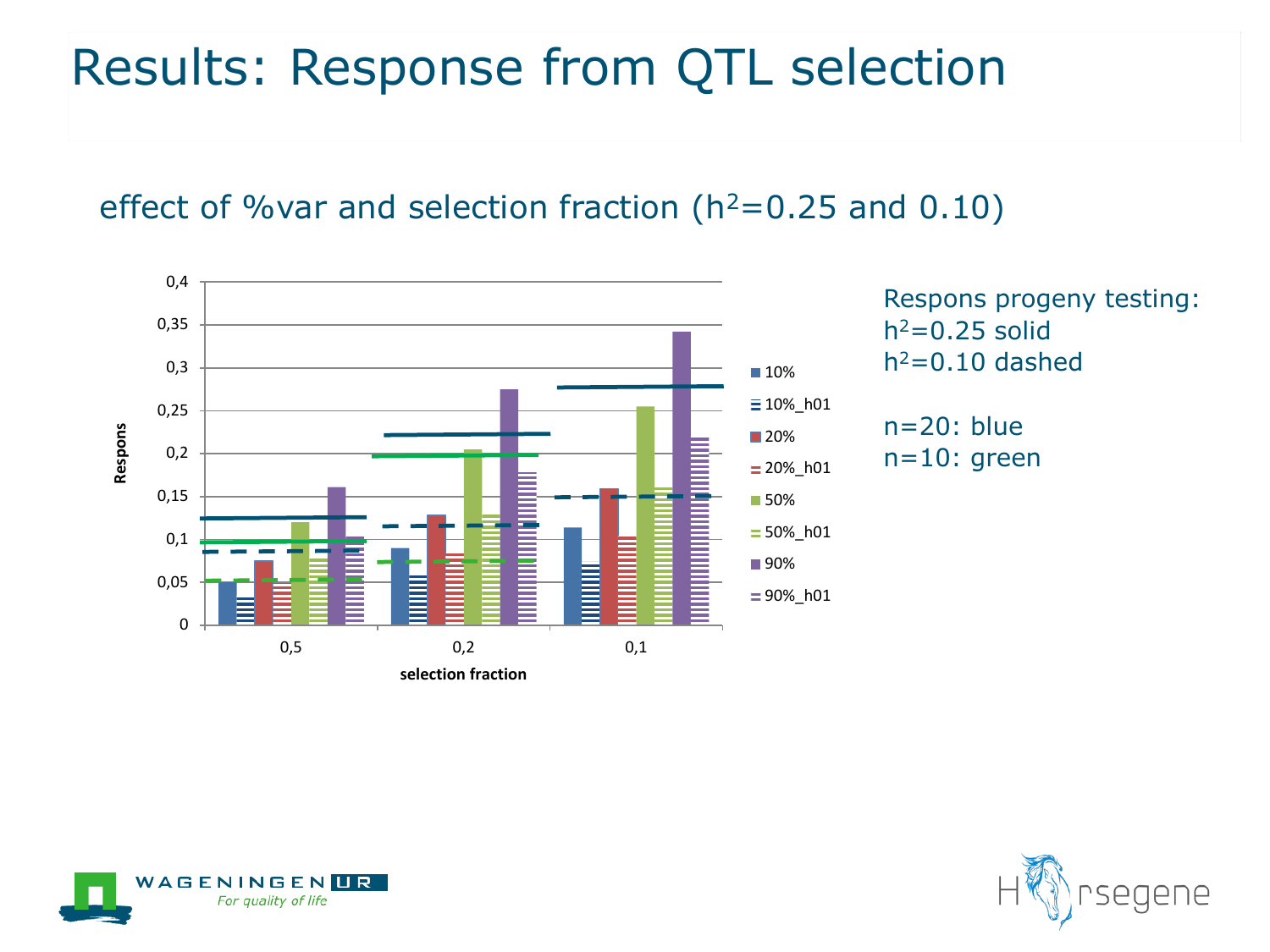# Results: Response from QTL selection

#### Inclusion of QTL selection in mares  $(p=0.5)$



Respons progeny testing:  $h^2=0.25$  solid  $h^2=0.10$  dashed





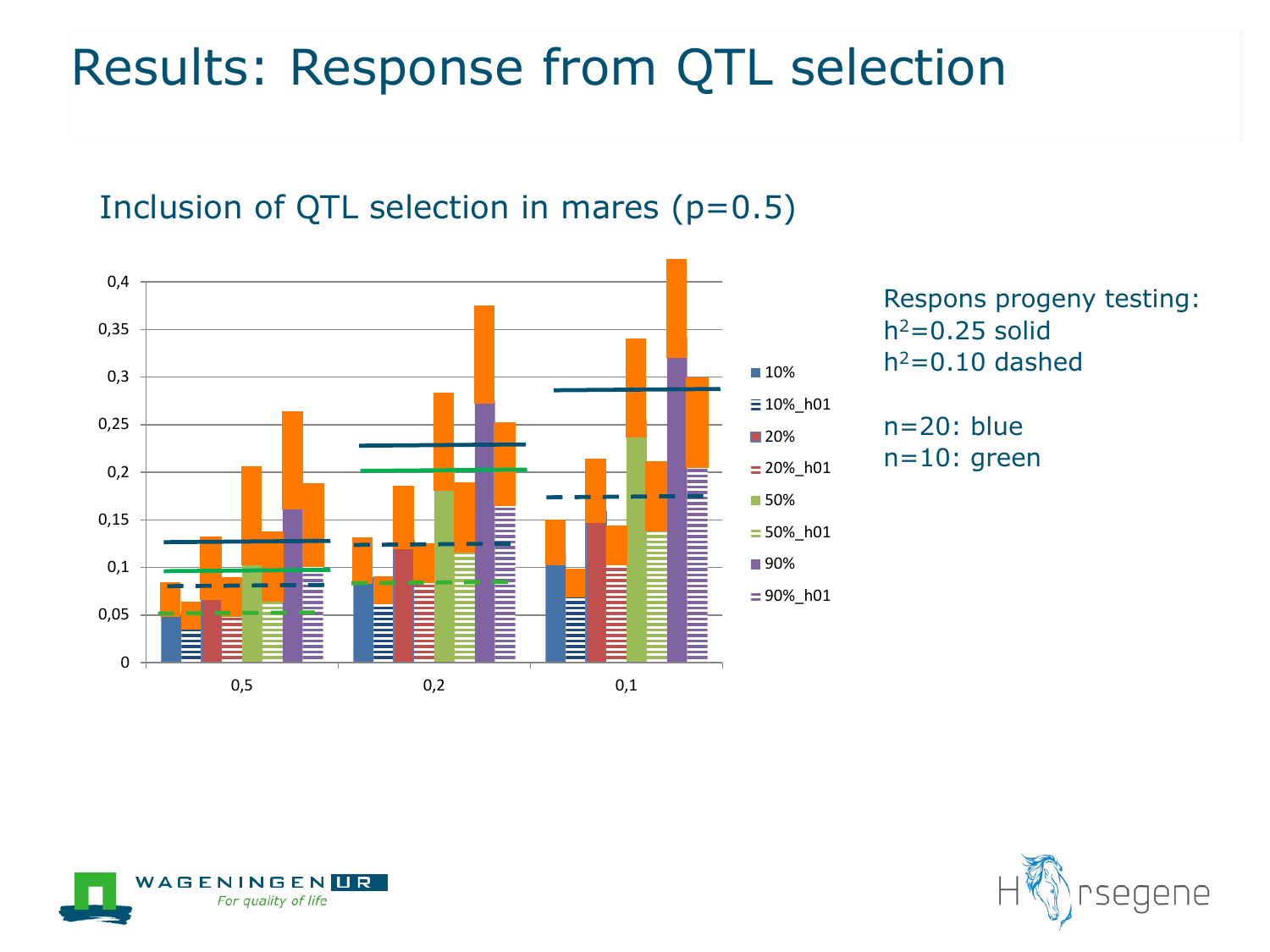### 2-stage selection:  $(h^2=0.25, n=20)$





■ half of progeny tested



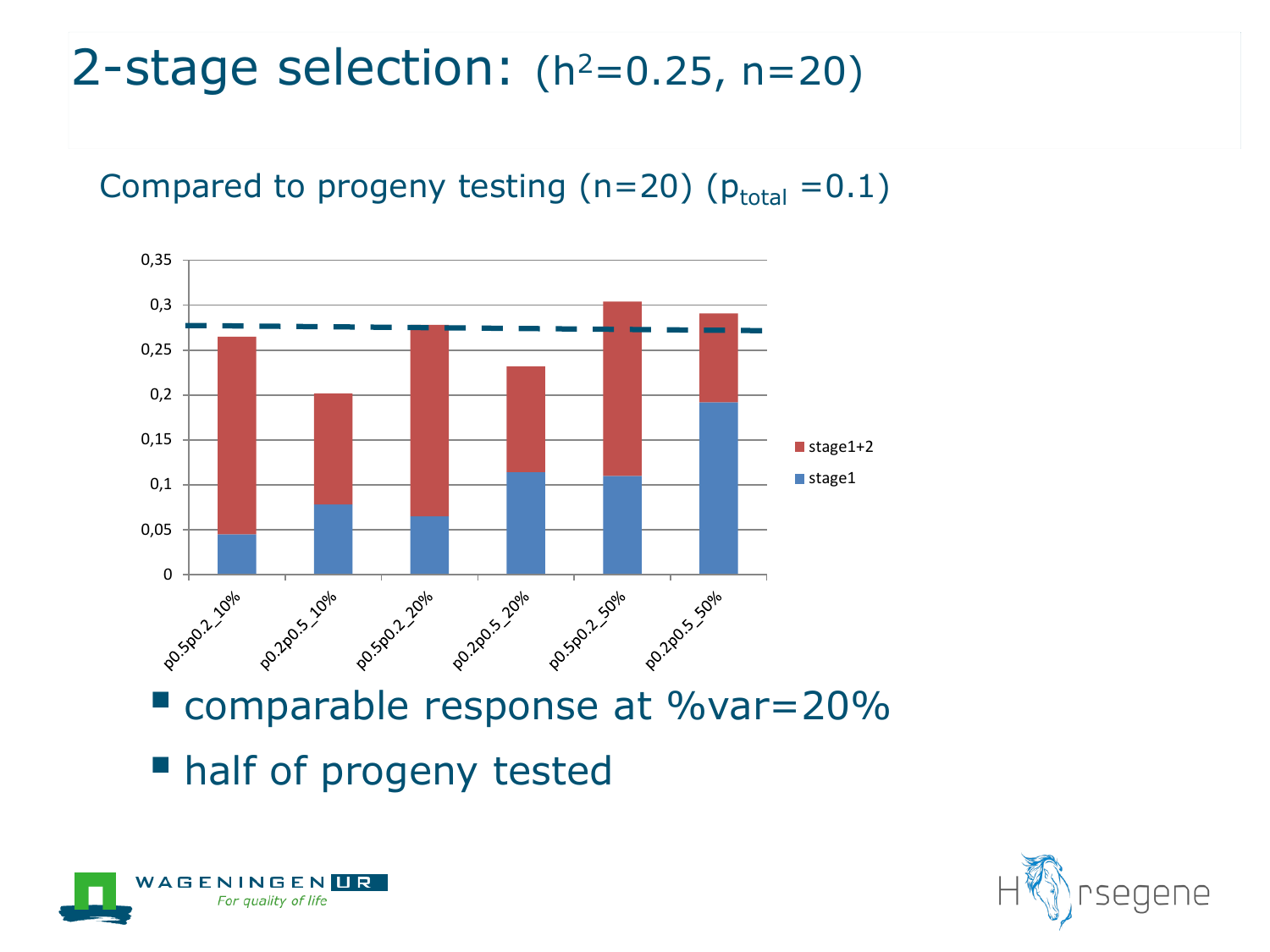# Conclusion and discussion

Genomic information on a (complex) disease when  $\%$  var  $=$  50 $\%$ 

- −~ can replace progeny testing in males
- $-$ esp. when  $h^2$  is low

Accounting for generation interval?  $\rightarrow$  % var = 20 sufficient

Allows for selection in mares:

- −25 30% extra response in base program
- −progeny testing can sooner be replaced
- −beyond control studbooks?



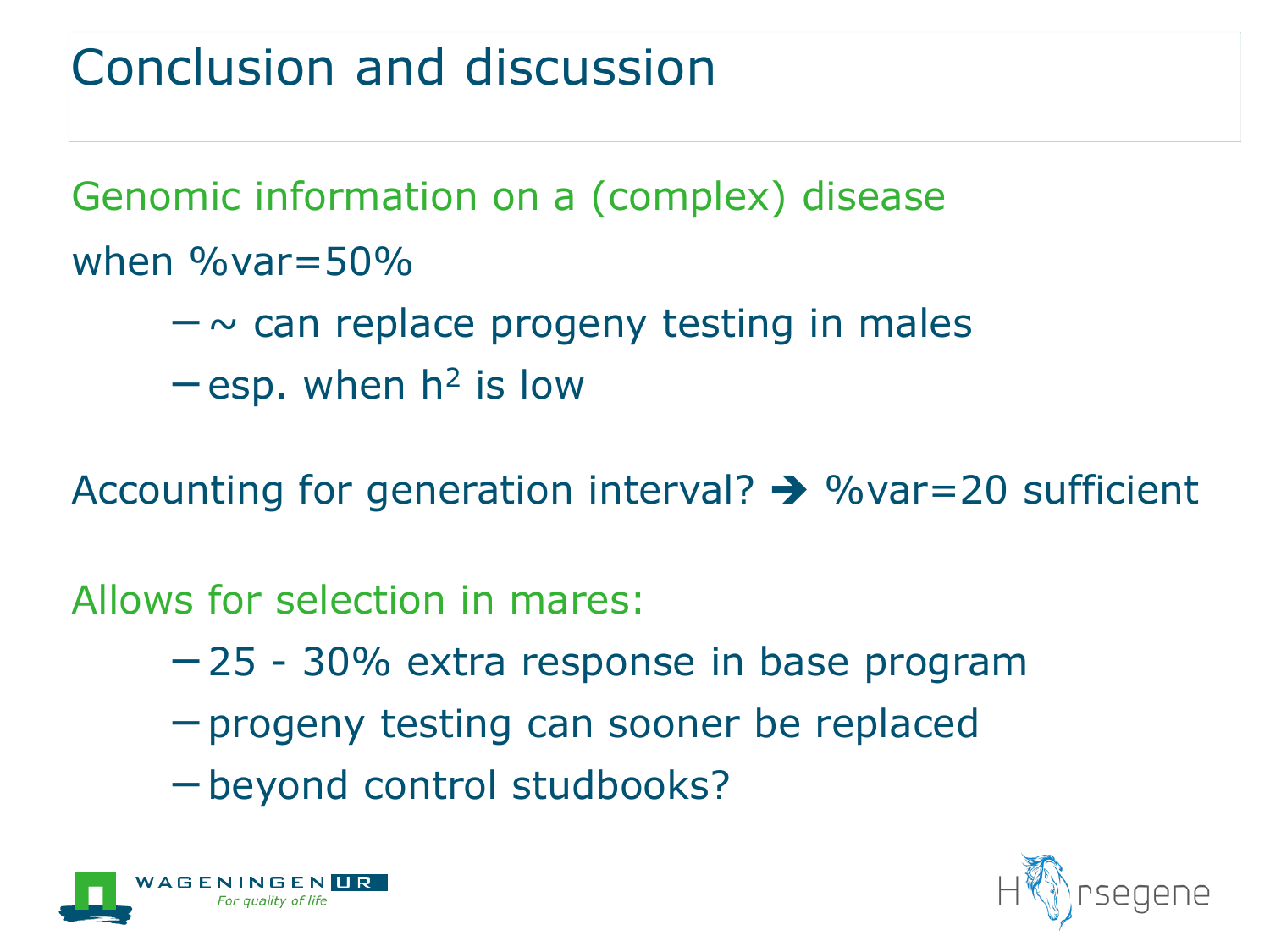# Conclusion and discussion

2stage breeding scheme:

- − QTL selection in stage1;progeny testing in stage2
- − Extra response achieved even at lower %var
- − possibilities to reduce progeny tested

− at %var=20% , half progeny tested required

#### Genomic information in disease can improve selection for better health